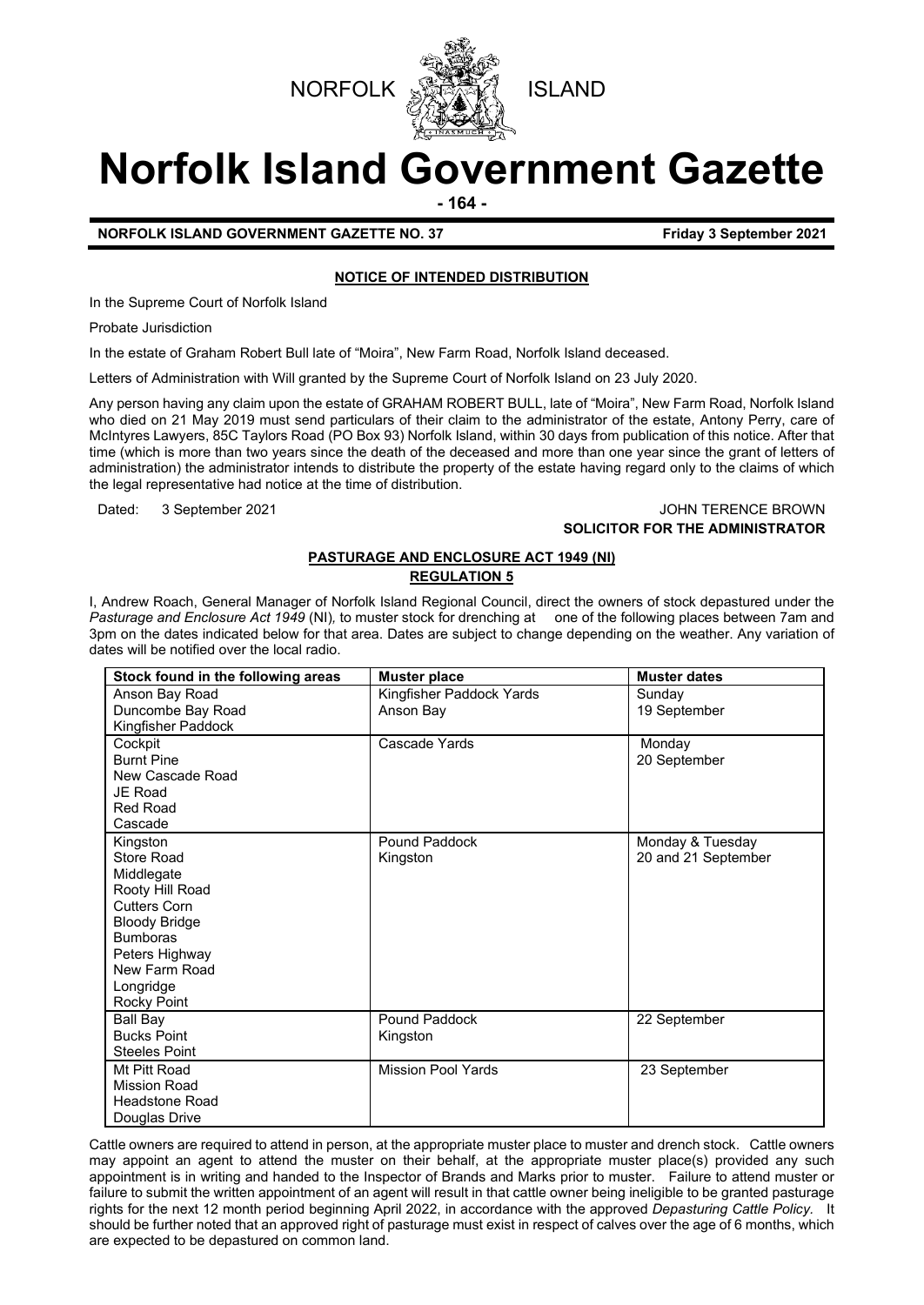# **NORFOLK ISLAND GOVERNMENT GAZETTE NO. 37** Friday 3 September 2021

Dated: 30 August 2021 **ANDREW ROACH** 

# **GENERAL MANAGER**

### **DISASTER AND EMERGENCY MANAGEMENT ACT 2001 (NI) FURTHER EXTENSION OF DECLARATION OF STATE OF EMERGENCY**

I **Eric Hutchinson,** Administrator of Norfolk Island and delegate of the Minister under Section 5 of, and item 1.27 of the Schedule to, the *Minister's Norfolk Island Delegation Instrument 2019*:

**PURSUANT** to Section 9 of the *Disaster and Emergency Management Act 2001* (NI) [the Act] and having regard to the advice of the Controller;

**FOR** the purpose of response and recovery operations under the Act and the Disaster and Emergency Plan for the Territory of Norfolk Island;

**FURTHER EXTEND** the declaration of emergency made under section 9 of the Act at 16:15 Hrs on Monday 16 March 2020, for the whole of the Territory of Norfolk Island, until 23:59 hr on Thursday 30 September 2021.

#### Dated: 20 May 2021 ERIC HUTCHINSON **ADMINISTRATOR**

# **DISASTER AND EMERGENCY MANAGEMENT ACT 2001 (NI) DECLARATION OF STATE OF DISASTER OR EMERGENCY (RECOVERY OPERATIONS) COVID-19 DIRECTIONS RECOVERY OPERATIONS (NO.2) 2021**

I, **George Ivor Andrew Plant**, Emergency Management Norfolk Island Controller:

- 1) under section 11(2)(g) of the *Disaster and Emergency Management Act 2001* (NI) am of the opinion that it is necessary to make directions in respect of recovery from the State of Emergency in respect of COVID-19 relating to the movement of persons within the disaster or emergency area as set out in the Schedule; and
- 2) under section 11(2)(h) of the *Disaster and Emergency Management Act 2001* (NI) am of the opinion that it is necessary to make directions in respect of recovery from the State of Emergency in respect of COVID-19 relating to the removal of persons within the disaster or emergency area who obstructs or threatens to obstruct recovery operations as set out in the Schedule; and
- 3) under section 11(2)(i) of the *Disaster and Emergency Management Act 2001* (NI) am of the opinion that it is necessary to make directions in respect of recovery from the State of Emergency in respect of COVID-19 relating to giving directions to persons whose responsibilities require him or her to engage in recovery operations.

# **SCHEDULE**

# **Direction 2 (2021) – Adjustment of COVID 19 measures – to commence 23:59 hr on 30 June 2021**

- 1. These Directions take effect at 23:59 hr on 30 June 2021 and remain in force while the State of Disaster or Emergency (Recovery Operations) is in force.
- 2. In these Directions:

*Persons* includes people residing on Norfolk Island, visiting Norfolk Island for holiday or work purposes

*COVID-19 hotspot* means a particular area of Australia decided by the Commonwealth Chief Medical Officer *COVID-19 public exposure site* means a venue and time in which a person is likely to have come in contact with an infective person and as listed by the relevant State or Territory. *Incident Controller* means the person appointed under the State of Emergency in accordance with the NORDISPLAN

- 
- 3. Persons will be permitted\* to travel to Norfolk Island without the need to quarantine provided they:
	- a. do not have COVID-19;
	- b. have not been in contact within anyone in the prior 14 days with COVID-19; and
	- c. have been granted a Norfolk Island Entry Pass\*.
	- \*Any person travelling to Norfolk Island may be denied entry without a Norfolk Island Entry Pass
- 4. Persons who are on the island when a public exposure site is listed, and they have frequented, must immediately selfisolate at home or at their accommodation and contact NIHRACS for further advice.
- 5. A person whilst on Norfolk Island must comply with physical distancing principles as published from time to time on [\(http://www.norfolkisland.gov.nf/norfolk-islands-covid-19-advice\)](http://www.norfolkisland.gov.nf/norfolk-islands-covid-19-advice).
- 6. A person whilst on Norfolk Island must follow any directions in relation to COVID-19 from staff of the *Norfolk Island Hospital and Residential Aged Care Services (NIHRACS).*
- 7. A person or business on Norfolk Island must follow any advice or operational direction provided by the Incident Controller or authorised officer of the *Norfolk Island Police Force (NIPF)*in relation to COVID-19.
- 8. A person or business involving close contact with persons is required to keep a daily customer register. A business will be required to retain the records for a period of three months. The register must be produced upon request by the Incident Controller.

*\* Please Note \**

- *Online applications required by all travellers prior to travel (within 72 hours of travel).*
- *While the State of Emergency is in place verification of where travellers are from will be required*